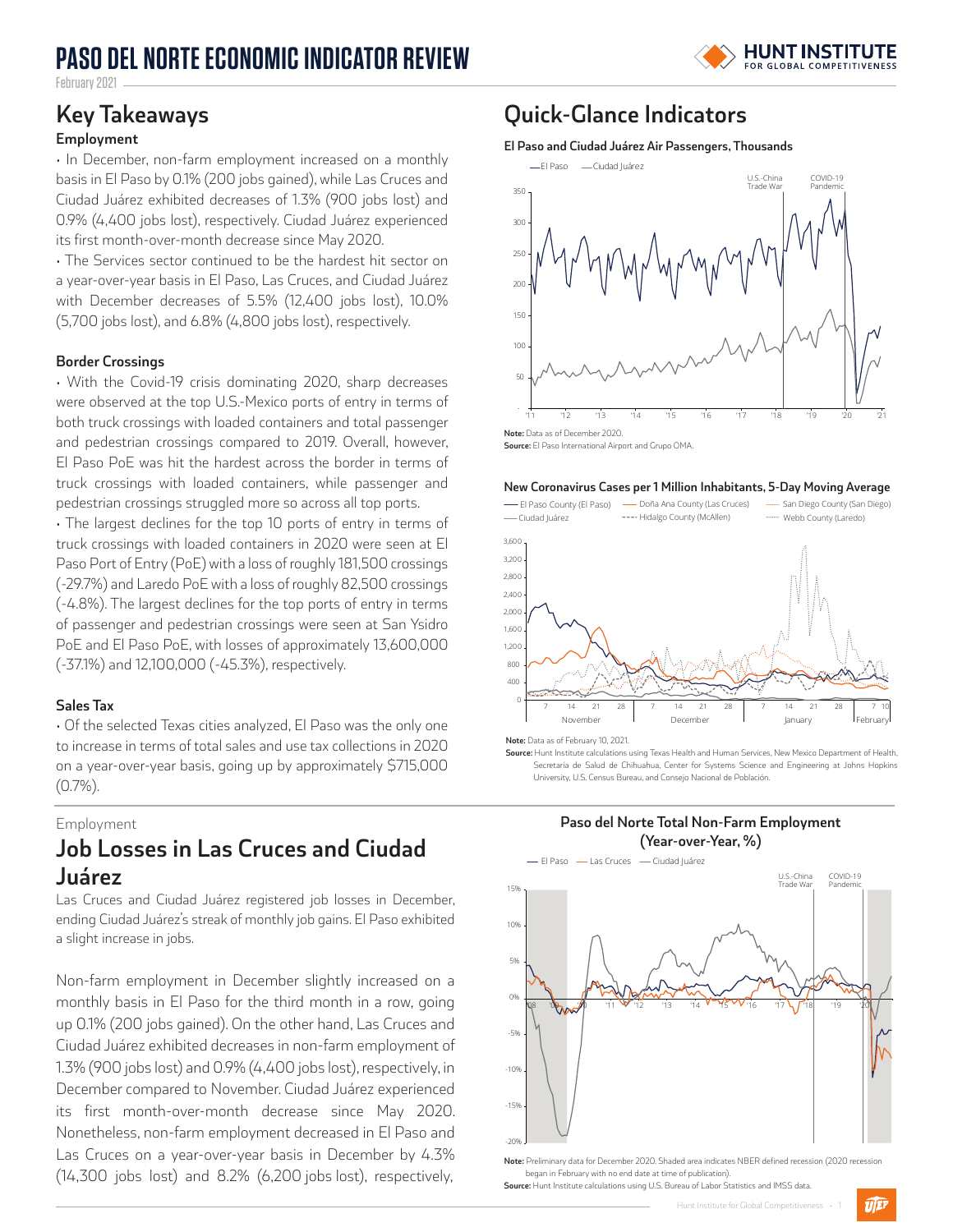February 2021

while Ciudad Juárez increased on a year-over-year basis for the fifth month in a row in December by 3.1% (13,900 jobs gained), its largest year-over-year increase since February 2019.

Analyzing five sectors of employment across the Paso del Norte region from November to December, El Paso increased only in the Trade sector (1,300 jobs gained) while decreasing in the Transportation and Utilities (400 jobs lost), Services (300 jobs lost), Manufacturing (300 jobs lost), and Mining and Construction (100 jobs lost) sectors. In Las Cruces, the Trade (200 jobs gained) and Transportation and Utilities (100 jobs gained) sectors went up, while the Services (1,100 jobs lost) and Manufacturing (100 jobs lost) sectors decreased in employment and the Mining and Construction sector remained stagnant. In Ciudad Juárez, all sectors except Mining and Construction decreased in December compared to November, with losses led by the Manufacturing (2,000 jobs lost) and Services (1,400 jobs lost) sectors. On a yearover-year basis, the Manufacturing (21,000 jobs gained) and Transportation and Utilities (800 jobs gained) sectors in Ciudad Juárez increased, while the Transportation and Utilities sector in Las Cruces and the Trade sector in El Paso and Las Cruces saw no job growth. All other sectors exhibited negative growth rates. Once again in December, the Services sector recorded the highest over-the-year job losses in absolute terms across the region, with decreases of approximately 12,400 jobs in El Paso, 5,700 jobs in Las Cruces, and 4,800 jobs in Ciudad Juárez. For Ciudad Juárez, the Manufacturing job gain of roughly 21,000 jobs in December was the largest year-over-year gain registered since April 2016.



**Paso del Norte Total Non-Farm Employment by Sector** 

are rounded to the nearest hundred.

**Source:** Hunt Institute calculations using U.S. Bureau of Labor Statistics and IMSS data.

Breaking down non-farm employment sectors further, the main sector in December contributing to year-over-year job losses in El Paso continued to be the Leisure and Hospitality sector with 6,200 jobs lost (-16.4%), followed by Education and Health Services and Government with losses of 1,800 jobs (-3.7%) and 1,600 jobs (-2.2%), respectively. In Las Cruces, those sectors with the largest year-over-year job losses in December were Leisure and Hospitality with 4,000 jobs lost (-46.5%), Government with 800 jobs lost (-4.0%), and Education and Health Services with 500 jobs lost (-3.1%). However, in El Paso, Leisure and Hospitality and Government both gained 100 jobs in December with respect to November.

Border Crossings

### **Border Crossings Drop in 2020**

Amidst the continuing Covid-19 crisis, El Paso PoE led the way in declines for truck border crossings with loaded containers across top U.S.-Mexico ports of entry in 2020.

The top 10 U.S.-Mexico ports of entry in 2020 in terms of truck crossings with loaded containers remained the same as in 2019, although slightly reordered, with El Paso and Hidalgo switching ranks from 2019 to  $4<sup>th</sup>$  and  $3<sup>rd</sup>$  in 2020, respectively. However, all ports registered decreases in comparison to 2019, with the largest absolute declines seen at El Paso PoE with a loss of roughly 181,500 (-29.7%), Laredo PoE with a loss of roughly 82,500 (-4.8%), and Calexico-East PoE with a loss of roughly 50,600 (-19.6%). Santa Teresa PoE remained in the  $9<sup>th</sup>$  spot and fell by approximately 33,900 (-29.6%) in 2020 compared to 2019.

#### **Top U.S.-Mexico Border Ports of Entry by Truck Crossings with Loaded Containers**

| Port of Entry        | 2019         |           | 2020      |           |            | $B-A$        |
|----------------------|--------------|-----------|-----------|-----------|------------|--------------|
|                      | $\mathsf{A}$ | Share (%) | B         | Share (%) | $B-A$      | $(\Delta\%)$ |
| 1. Laredo, TX        | 1.711.670    | 35.9%     | 1.629.156 | 38.7%     | $-82.514$  | $-4.8%$      |
| 2. Otay Mesa, CA     | 759.362      | 15.9%     | 712,100   | 16.9%     | $-47.262$  | $-6.2%$      |
| 3. Hidalgo, TX       | 469.777      | 9.9%      | 436.671   | 10.4%     | $-33.106$  | $-7.0%$      |
| 4. El Paso, TX       | 610,869      | 12.8%     | 429,384   | 10.2%     | $-181.485$ | $-29.7%$     |
| 5. Nogales, AZ       | 293.771      | 6.2%      | 258.948   | 6.2%      | $-34.823$  | $-11.9%$     |
| 6. Calexico-East. CA | 258,227      | 5.4%      | 207.582   | 4.9%      | $-50.645$  | $-19.6%$     |
| 7. Brownsville, TX   | 153.280      | 3.2%      | 116.710   | 2.8%      | $-36.570$  | $-23.9%$     |
| 8. Eagle Pass, TX    | 149.732      | 3.1%      | 105.437   | 2.5%      | $-44.295$  | $-29.6%$     |
| 9. Santa Teresa, NM  | 114.701      | 2.4%      | 80.806    | 1.9%      | $-33.895$  | $-29.6%$     |
| 10. Del Rio, TX      | 59.951       | 1.3%      | 47.462    | 1.1%      | $-12.489$  | $-20.8%$     |

**Note:** Top 10 determined by 2020 totals. El Paso PoE includes Ysleta PoE.

**Source:** Hunt Institute calculations using U.S. Bureau of Transportation Statistics data.

In 2020, the top 10 U.S.-Mexico ports of entry in terms of total passenger and pedestrian crossings also remained the same as in 2019 with San Ysidro PoE and El Paso PoE remaining